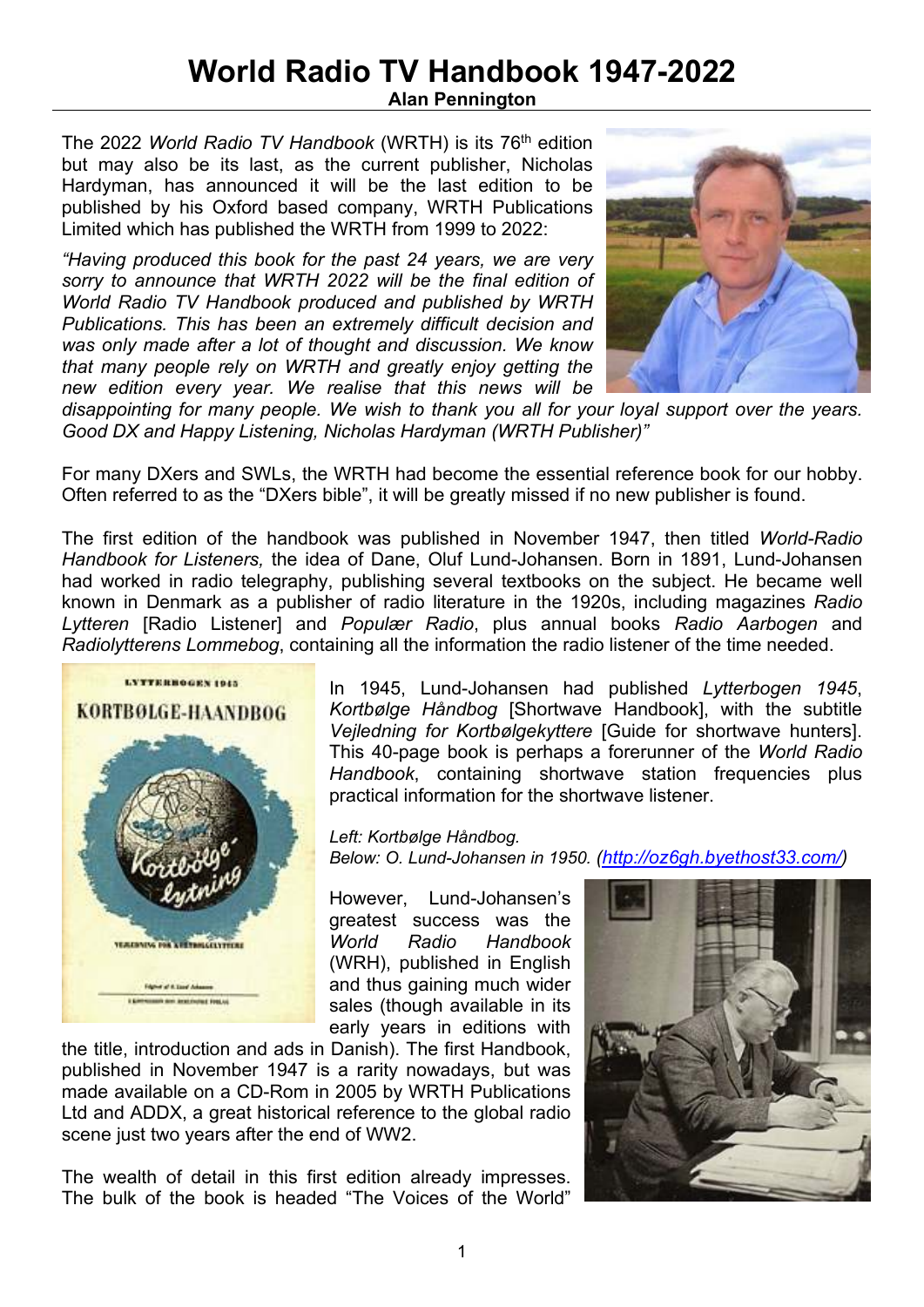with entries for each country included within sections for Europe, Africa, Near East, East, Pacific, North America, Central America and South America. Each country entry includes local clock time, addresses, leading personalities, station frequencies, wavelengths and powers, announcements, interval signals (some with musical staves illustrating the melody), languages and even summary lists of daily programmes. Messages to listeners are also added by some stations. All country entries include their shortwave stations, also listed at the back of the book in a frequency order list.

But medium wave stations were only included in this first edition for those countries in Europe, Near East and North Africa, with a MW frequency order list just for those regions at the back.

## *World Radio Handbook 1st edition – "Winter Edition" 1947*

The second edition of the WRH was published in May 1948 and the third in November 1948, early ambitions being to publish twice a year. But the fourth edition didn't appear until

October 1949 and thereafter it was published just once a year. Medium wave stations were included for all countries of the world from the fifth edition, published in November 1950.

> The oldest edition on the shelf here is the 136 page 1954 edition (published in November 1953). The price on the softback cover is 8/6d (43p) and the title page says it is published in German as well as English. As well as SW and MW stations, FM frequencies are also listed for some countries (e.g. USA, Germany, Italy), though under Great Britain there is just the "Experimental" service ("daily except Fridays") from Wrotham on 91.4 and 93.8 m/cs. The 1954 edition also includes a 4-page Television section (although the cover title was not changed to *World Radio TV Handbook* until the 1961 edition). Advertising has increased by this edition with ads from receiver and broadcast equipment makers as well as radio stations.

> A number of photos of radio station staff feature throughout, including alongside the pictorial maps which front each continent section (e.g. the map of Africa left). Leafing through old editions of the WRTH always make you dream of (now) impossible DX catches – the 1954 entry for Pitcairn Islands lists Radio Station Z.B.P on three shortwave frequencies

(7859, 9200 & 12110 k/cs) plus MW 500 k/cs – but the new 2022 edition states "All Broadcasting ceased" under the section for these Pacific islands.

In 1964, Jens Frost, a journalist who had been assistant editor since 1949, took over as the WRTH Editor-in-Chief when Oluf Lund-Johansen retired at the age of 73. Born in 1919, Jens Frost had secretly listened to Allied broadcasts in Nazi occupied Denmark and after the



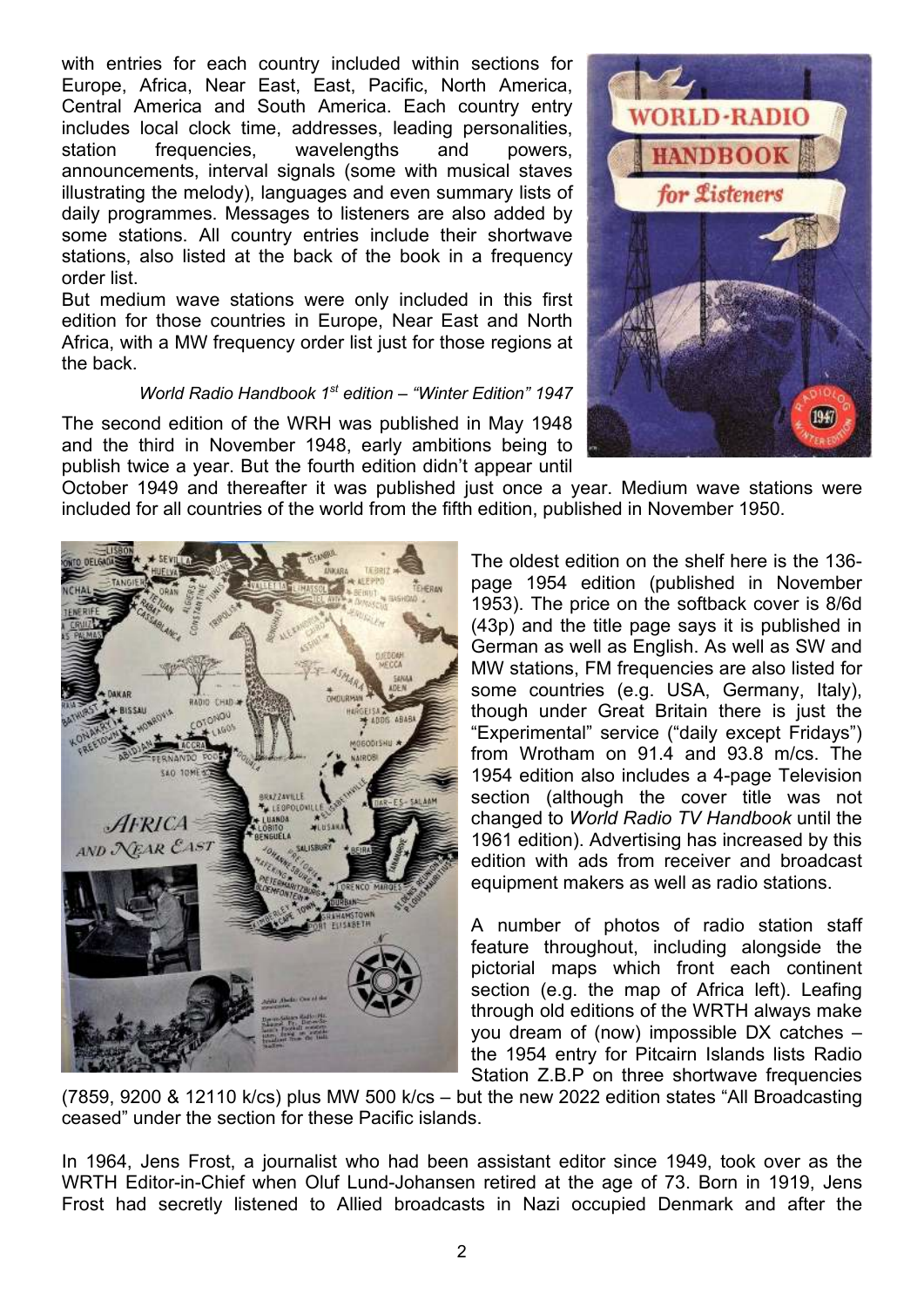Liberation in May 1945 bought a shortwave receiver and began listening to the world. As assistant editor he compiled a lot of the information for each year's WRTH and when he became Editor-in-Chief, moved the WRTH office in Copenhagen from Hellerup to his home in Hvidovre. Under his editorship sales rose from 18,000 copies per annum reaching 66,000 in 1981.





In an interview with the *New York Times* in 1959, WRTH founder Oluf Lund-Johansen had described how he sent out "at least 15,000 letters each year to radio stations, governments and broadcasting agencies each year" asking for all possible details to update the next year's handbook. The bulk of the detailed information in the early handbooks relied on the response from stations around the world and radio stations at the time were enthusiastic about supplying it. With the response from stations waning over the years, Jens Frost instead built up an extensive global network of contacts, both at radio stations and of experienced DXers, the latter being able to verify and add to the information received from stations. He sought contacts with DXers and DX clubs around the world and often attended DX meetings and conferences.

In 1967, the *World Radio TV Handbook* was bought by Billboard Publications. However, Jens Frost continued his autonomous operation in Hvidovre in charge of editorial and production and distribution throughout the world, apart from the USA. [Billboard magazine, 29 July 1967]

From 1978, Jens Frost was assisted by Andy Sennitt who had previously worked for the BBC Monitoring Service in Caversham. In the "Message from the Editors" in the 1984 edition, the two commented on a "great irony" that listeners were now armed with high quality, low-cost receivers, but broadcasters were not sending in the information to the WRTH to help them tune in "So we are dependent to an increasing extent on the collaborators and monitors who send us the "missing" information. Even some of the official details in this edition came to us indirectly via a collaborator."

Andy became Editor-in-Chief when Jens Frost retired in 1987 and the editorial offices moved from Denmark for the

first time, to the Billboard building in Amsterdam. *(Andy Sennitt – photo Critical Distance Blogspot)* 

The original ambition of its founder Oluf Lund-Johansen to publish his handbook twice a year was realised again, when in 1959 the *WRTH Summer Supplements* first appeared. These were